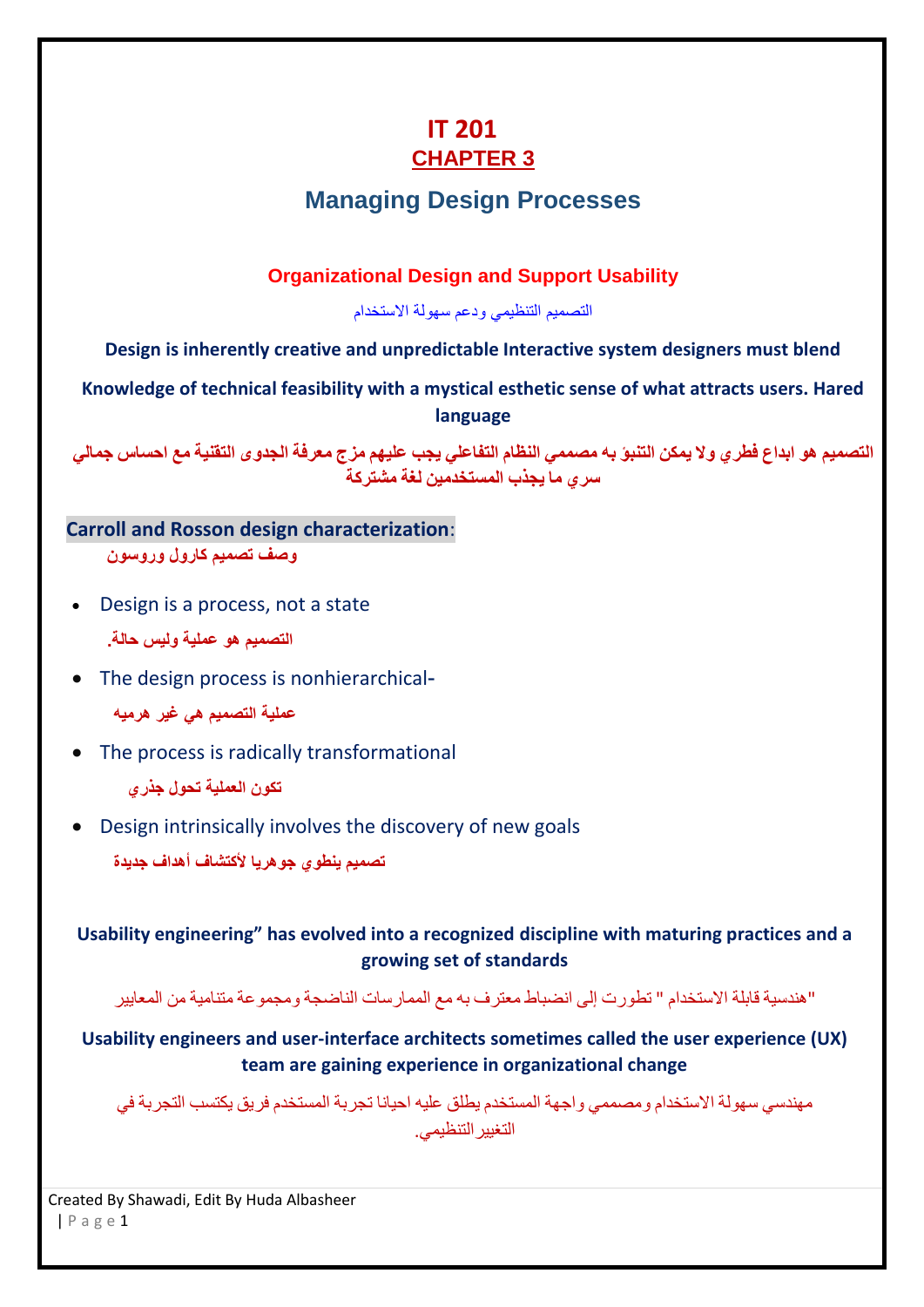# **There are numerous papers and reporting addressing return on investment (ROI) for usability testing**

هناك اوراق مرقمة وتقارير معنونة تعود على االستثمار الختبار سهولة االستخدام

–––––––––––––––––––––––––––––––––––––––––––––

**The Usability Professional's Association (UPA) holds annual meetings called the "World Usability Day** جمعية المهنيين لسهولة االستخدام يعقدون اجتماع سنوي يطلق عليه يوم العالمي لسهولة االستخدام

# **( The Four Pillars of Design( للتصميم االربعة األعمدة**

- متطلبات واجهة المستخدم**(. Requirements Interface User ) 1.**
- وثائق االرشادات والمعالجة**(.Process & Documents Guidelines (2.**
- أدوات برمجة واجهة المستخدم**(.Tools Software Interface User (3.**
- مراجعة الخبراء واختبار قابلية المستخدم**(.Testing Usability & Reviews Expert (4.**



# **متطلبات واجهة المستخدم Requirements Interface User**

- **Soliciting and clearly specifying user requirements is a major key to success in any development activity** األلتماس والوضوح في تحديد متطلبات المستخدم هو المفتاح الرئيسي للنجاح في أي نشاط تطويري
- **Laying out the user-interface requirements is part of the overall requirements development and management process** وضع متطلبات واجهة المستخدم هو جزء من عملية التنمية و ادارة األحتياجات األجمالية
- **User interface requirements describe system behavior**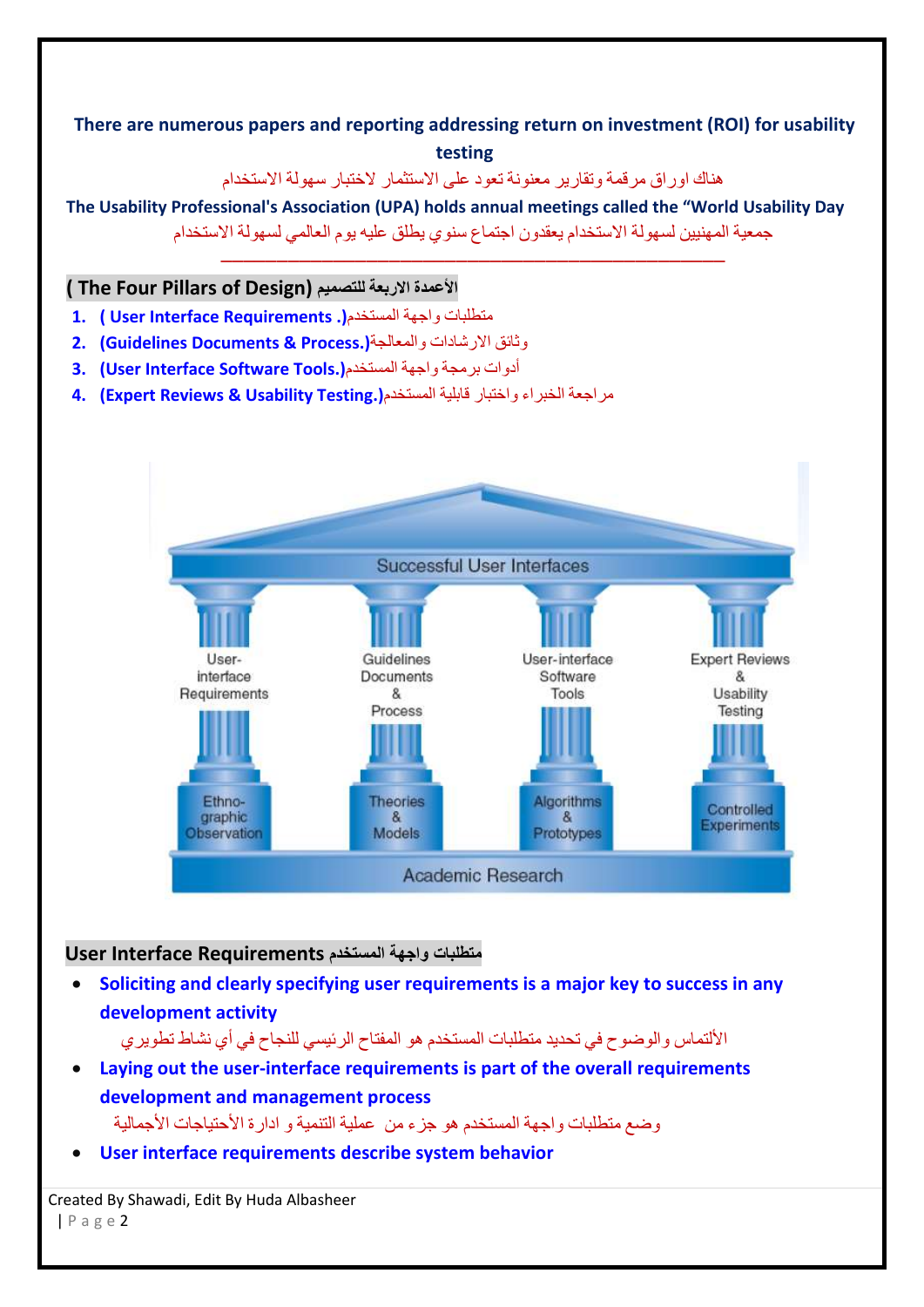## متطلبات واجهة المستخدم تصف سلوك النظام

#### **مراقبة االثنوغرافيك:observation Ethnographic**

- **Identifying and observing the user community in action-**تحديد ومراقبة مجتمع المستخدم أثناء العمل او الأجراء
- **Discussed later** مناقشتها الحقا

#### **وثائق المبادئ التوجيهية والعملياتprocesses and documents Guidelines**

**Each project has different needs, but guidelines should be considered for:** كل مشروع له احتياجات مختلفة، ولكن الارشادات ينبغي ان تكون معتبره لأجل:

- **Words, icons, and graphics**والرسومات والرموز الكلمات
- **Terminology (objects and actions), abbreviations, and Capitalization** المصطلحات (كائنات والإجراءات)، الاختصار ات، ورسملة
- **Character set, fonts, font sizes, and styles (bold, italic underline)** مجمو عة أحر ف، و الخطوط، و أحجام الخطوط، و أنماط (غامق، مائل،التسطير )
- **Icons, graphics, line thickness, and Use of color, backgrounds, highlighting, and**  الرموز والرسومات وسمك الخط، واستخدام األلوان والخلفيات وتسليط الضوء،الوميض **blinking**

## **مشاكل تخطيط الشاشة issues layout-Screen**

- 1. Menu selection, form fill-in, and dialog-box formats تحديد القائمة وتعبئة النموذج، وتنسيقات مربع الحوار
- 2. Wording of prompts, feedback, and error messages. صيغة للمتطلبات، وردود فعل، ورسائل الخطأ
- 3. Justification, white space, and margins المبرر,والمساحة البيضاء ,والهوامش
- 4. Data entry and display formats for items and lists نماذج إدخال وعرض البيانات الخاصة بالبنود وقوائم
- 5. Use and contents of headers and footers استخدام ومحتويات رؤوس الصفحات وتذييالتها

## **Input and output devicesواإلخراج اإلدخال أجهزة**

- Keyboard, display, cursor control, and pointing devices لوحة المفاتيح والشاشة والتحكم في المؤشر، وأجهزة التأشير
- Audible sounds, voice feedback, touch input, and other special devices الأصوات مسموعة، والملاحظات الصوتية، لمس الإدخال، وغير ها من الأجهزة الخاصة
- Response time for a variety of tasks زمن االستجابة لمجموعة متنوعة من المهام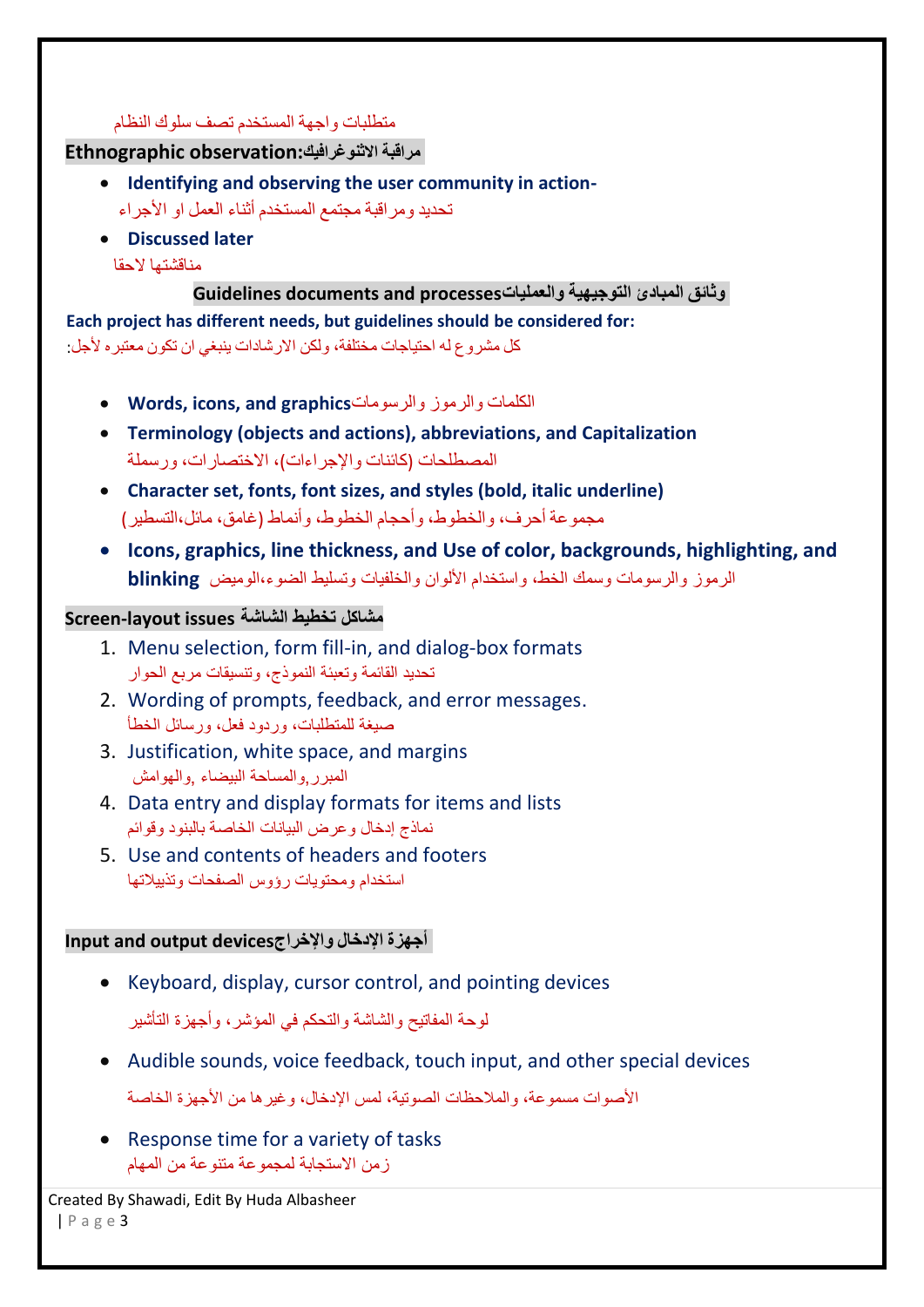## **تسلسل االجراء sequences Action**

- Direct-manipulation clicking, dragging, dropping, and gestures التالعب المباشر النقر والسحب وإسقاط واإليماءات
- Command syntax, semantics, and sequences بناء جملة األمر ودالالت، وتسلسل
- Programmed function keys

مفاتيح الوظائف المبرمجة

**•** Error handling and recovery procedures معالجة االخطاء واجراءات االستعادة

#### **التدريب Training**

- مساعدة على االنترنت والبرامج التعليميةtutorials and help Online
- Training and reference materialsوالمرجعية التدريبية المواد
- Command syntax, semantics, and sequencesومتواليات ،دالالت ،األمر جملة بناء

#### **The Four Pillars of Design**

- Provides a social process for developersللمطورين اجتماعية عملية توفر
- Records decisions for all parties to seeلمعرفة األطراف لجميع المحاضر قرارات
- Promotes consistency and completenessواكتمالها االتساق تعزيز
- Facilitates automation of design للتصميم اآللي التشغيل يسهل
- Allows multiple levels: Rigid standardsجامدة معايير :متعددة مستويات يسمح
- الممارسات المقبولة مبادئ توجيهية مرنةguidelines Flexible practices Accepted
- تعلن عن سياسات من أجل :for policies Announces
- Education: how to get it? عليها؟ الحصول كيفية :التعليم
- Enforcement: who reviews?يستعرض؟ الذي :اإلنفاذ
- اإلعفاء: من الذي يقرر؟ ?decides who :Exemption
- Enhancement how oftenالمرات عدد تعزيز

Guidelines creation should be a social process within an organization to help it gain visibility and build support

ينبغي أن يكون إنشاء مبادئ توجيهية عملية اجتماعية داخل منظمة لمساعدتها على اكتساب رؤية وبناء الدعم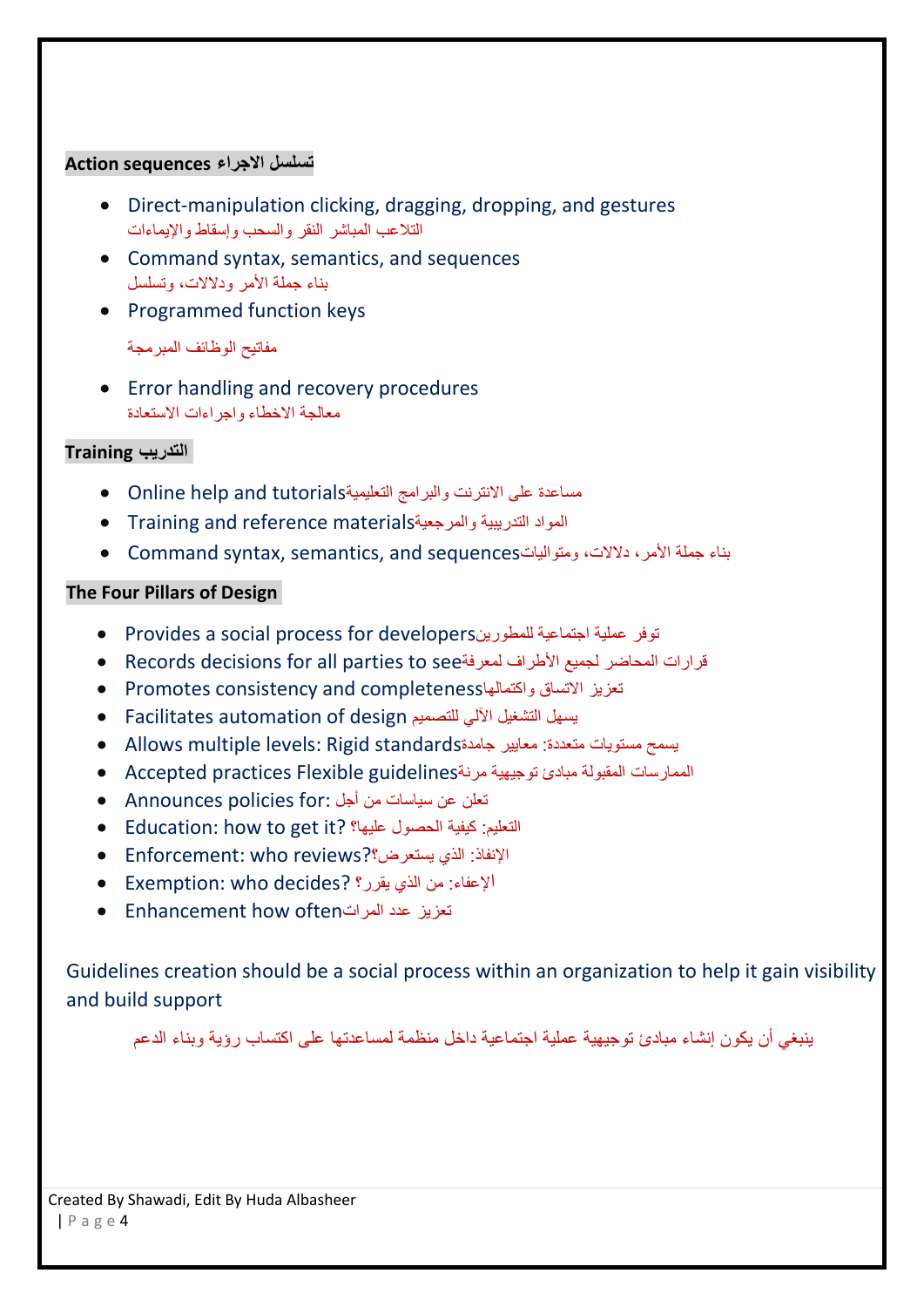| Role/Phase<br>Matrix             | All<br>Phases | <b>Business</b><br>Opportunity                | Understanding<br><b>Users</b>       | Initial Design                                      | Development                                   | Deployment                           | Life Cycle             |
|----------------------------------|---------------|-----------------------------------------------|-------------------------------------|-----------------------------------------------------|-----------------------------------------------|--------------------------------------|------------------------|
| All<br>Roles                     |               |                                               |                                     |                                                     |                                               |                                      |                        |
| User<br>Experience<br>Leadership |               | User<br>Engineering<br>Plan-Initial           | User<br>Engineering<br>Plan-Final   | Execution<br>of the User<br>Engineering<br>Plan     | Satisfaction<br>of<br>Established<br>Metrics  | Project<br>Assessment                | Satisfaction<br>Survey |
| Market<br>Planning               |               | <b>Business and</b><br>Market<br>Requirements | Appropriate<br>User<br>Requirements | Draft<br>Marketing<br>Collateral                    | Detail<br>Marketing<br>Collateral             | Final<br>Marketing<br>Collateral     |                        |
| User<br>Research                 |               |                                               | <b>User</b><br>Requirements         | Appropriate<br>Design                               |                                               |                                      |                        |
| User<br>Experience<br>Design     |               |                                               | Design<br>Direction                 | Conceptual<br>Design.<br>Low-Fidelity<br>Prototypes | Detail Design,<br>High-Fidelity<br>Prototypes | Design Issue<br>Resolution           |                        |
| Visual &<br>Industrial<br>Design |               |                                               | Appearance<br><b>Direction</b>      | Appearance<br>Guidelines                            | Appearance<br>Specification                   |                                      |                        |
| User<br>Experience<br>Evaluation |               |                                               | Competive<br>Evaluation             | Conceptual<br>Design<br>Evaluation                  | Detail Design<br>Evaluations                  | User<br>Feedback<br>and<br>Benchmark | Usage Issue<br>Report  |

# **المنهجيات التطويرية Methodologies Developmental**

IBM's Ease of Use development methodology specifies activities by roles and phases

سهولة استخدام التنمية المنهجية أي بي أم تحدد األنشطة بمراحل وأدوار

**تصميم السياقية السريعDesign Contextual Rapid**

Contextual inquiry

Interpretation sessions and work modeling

Model consolidation and affinity diagram building

Personas

Visioning

Storyboarding

User environment design

Paper prototypes and mock-up interviews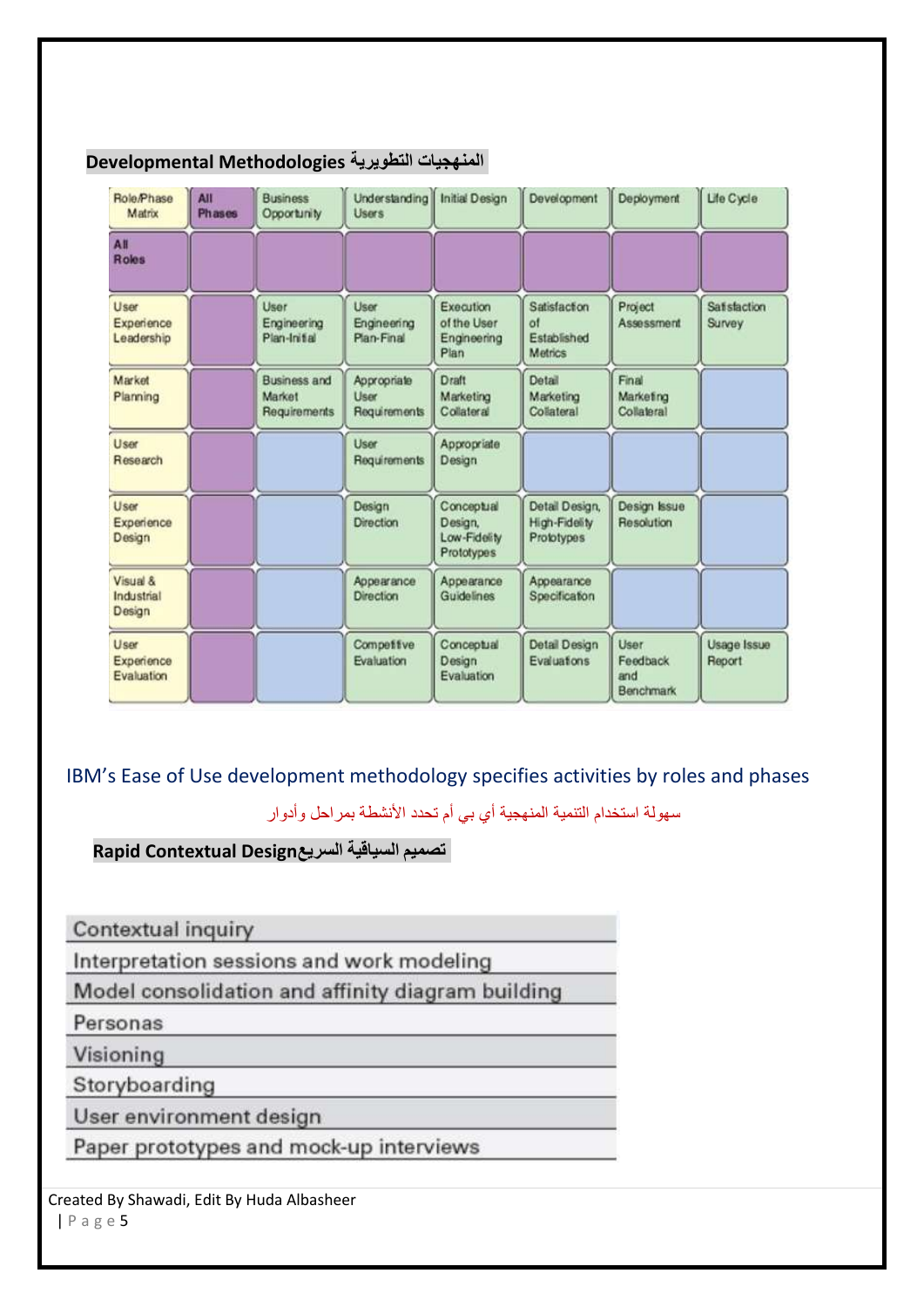## **المالحظة االثنوغرافيةObservation Ethnographic**

## **تجهيز Preparation**

- Understand organization policies and work culture العمل وثقافة التنظيم سياسات فهم
- Familiarize yourself with the system and its history.وتاريخها النظام مع نفسك على تعرف
- Set initial goals and prepare questions.األسئلة وإعداد األولية األهداف تحديد
- Gain access and permission to observe/interview.مقابلة / لمراقبة إذن على والحصول الوصول

# **دراسة ميدانية Study Field**

- **Establish rapport with managers and users** .والمستخدمين المديرين مع عالقة إقامة
- **Observe/interview users in their workplace and collect subjective/objective quantitative/qualitative data**

مراقبة المستخدمين / مقابلة في مكان العمل، وجمع/ موضوعية الكمية / النوعية البيانات الذاتية.

**Follow any leads that emerge from the visits** مرة من تخرج التي الخيوط متابعة

# **تحليل Analysis**

- Compile the collected data in numerical, textual, and multimedia databases تجميع البيانات التي تم جمعها في قواعد البيانات الرقمية والنصية والوسائط المتعددة
- Quantify data and compile statistics التحديد الكمي للبيانات واإلحصاءات
- Reduce and interpret the data تقليل وتفسير البيانات
- Refine the goals and the process used حدد األهداف والعملية المستخدمة.

# **التقارير Reporting**

- Consider multiple audiences and goalsمتعددة وأهداف الجماهير نظر
- Prepare a report and present the findingsالنتائج وتقديم تقرير إعداد

## **Participatory Design (cont)**التشاركي التصميم

# **مثير للجدل Controversial**

مزيد من المشاركة المستخدم يجلب :More user involvement brings

مزيد من المعلومات الدقيقة عن المهامmore accurate information about tasks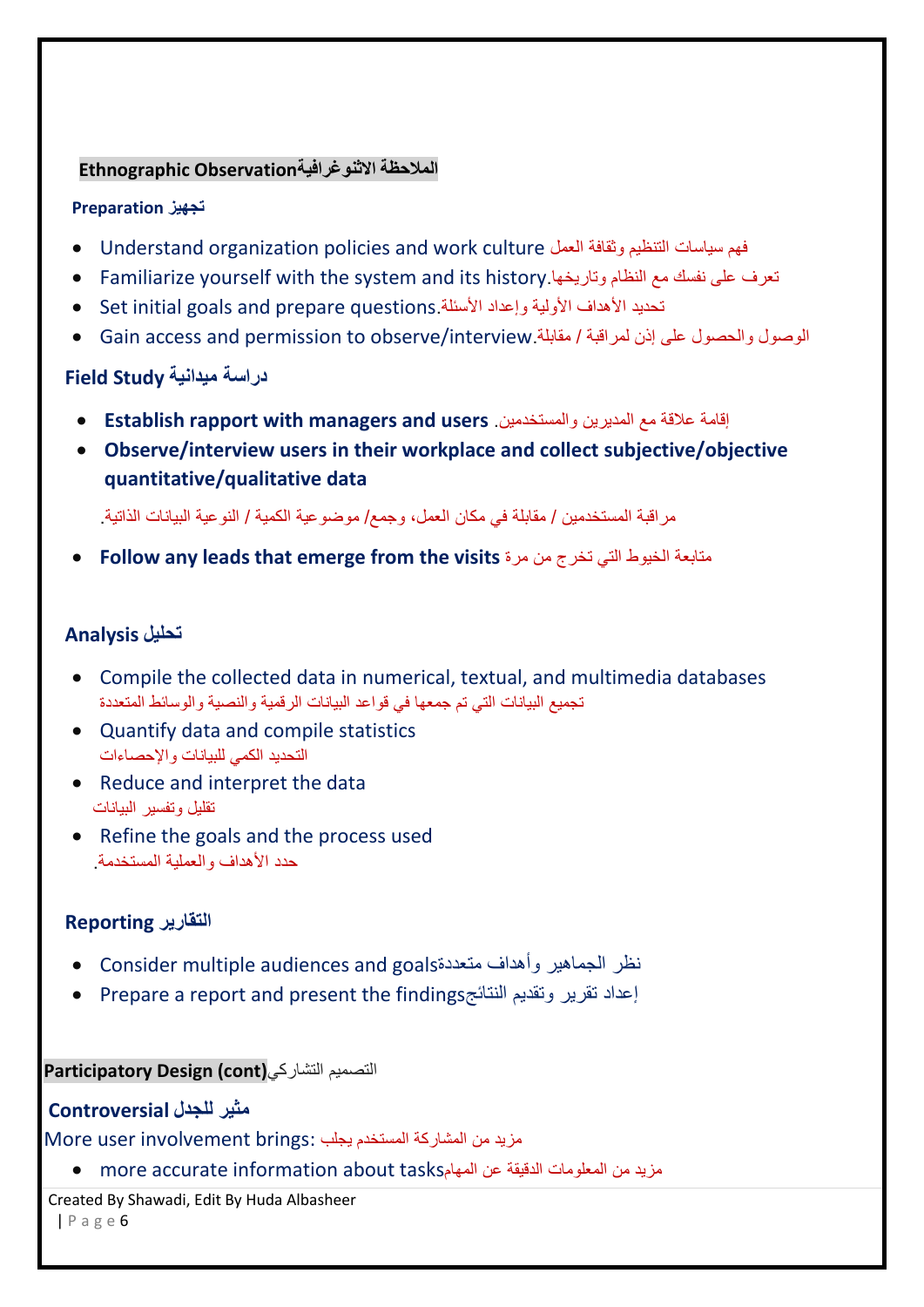- more opportunity for users to influence design decisions على للتأثير للمستخدمين الفرص من المزيد تصميم القرارات
- a sense of participation that builds users' ego investment in successful الإحساس بالمشاركة أن يبني الأنا المستخدمين الاستثمار في التنفيذ الناجحimplementation
- potential for increased user acceptance of final system احتمال زيادة قبول المستخدم من النهائي النظام

# **On the negative side, extensive user involvement may:**

- be more costly تكلفة اكثر
- lengthen the implementation period التنفيذ فترة اطالة
- build antagonism with people not involved or whose suggestions rejected

بناء العداء مع األشخاص غير المشاركين أو رفض االقتراحات

- force designers to compromise their design to satisfy incompetent participant قوة المصممين لتقديم تنازالت تصميمها لتلبية مشارك غير كفء
- build opposition to implementationلتنفيذ المعارضة بناء
- exacerbate personality conflicts between design-team members and users تفاقم الصراعات الشخصية بين أعضاء تصميم فريق والمستخدمين
- show that organizational politics and preferences of certain individuals are more important than technical issues تبين أن السياسة التنظيمية وتفضيلات بعض الأفر اد أكثر أهمية من التقنية مسائل

# **Participatory Design (cont)**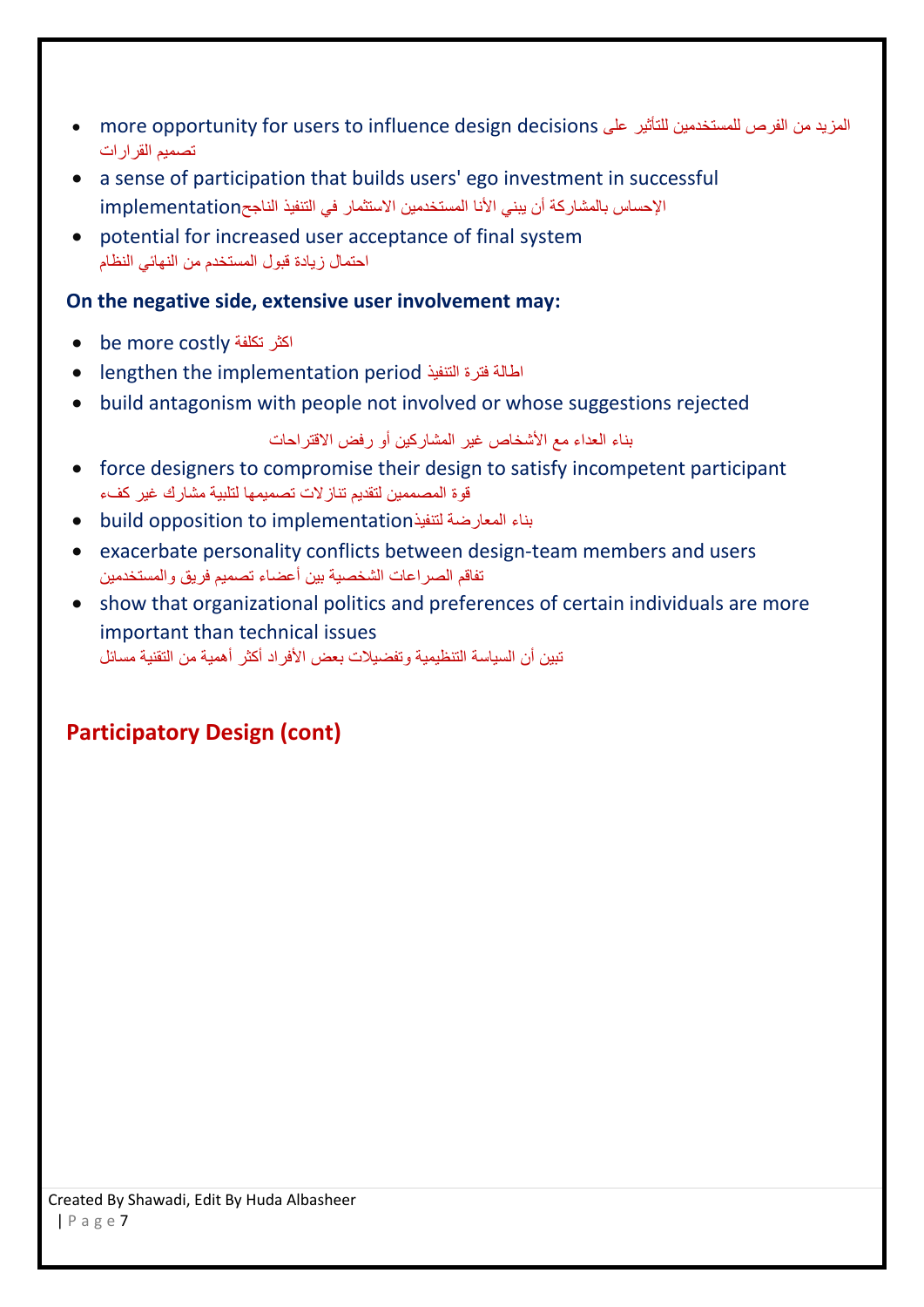

#### **سيناريو التطورDevelopment Scenario**

**Day-in-the-life scenarios الحياة في يوم سيانريو**

●characterize what happens when users perform typical tasks

وصف ما يحدث عندما أداء المستخدمين نموذجي مهام

● can be acted out as a form of walkthrough

## يمكن أن يمثل شكال من أشكال تجول

- ●may be used as basis for videotape يمكن أن تستخدم كأساس لشريط فيديو
- أدوات مفيدةtools Useful●
- table of user communities across top, tasks listed down the side جدول المجتمعات المستخدم عبر أعلى، والمهام المذكورة أسفل الجانب
- table of task sequencesالمهام تسلسل جدول
- مخطط أو رسم بياني االنتقالdiagram transition or flowchart

# **بيان األثر االجتماعي للمراجعة التصميم في وقت مبكرReview Design Early for Statement Impact Social**

**Describe the new system and its benefits**وفوائده الجديد النظام وصف

- Convey the high level goals of the new systemالجديد للنظام المستوى رفيعة األهداف نقل
- Identify the stakeholder'sالمصلحة أصحاب تحديد .
- Identify specific benefitsمحددة فوائد تحديد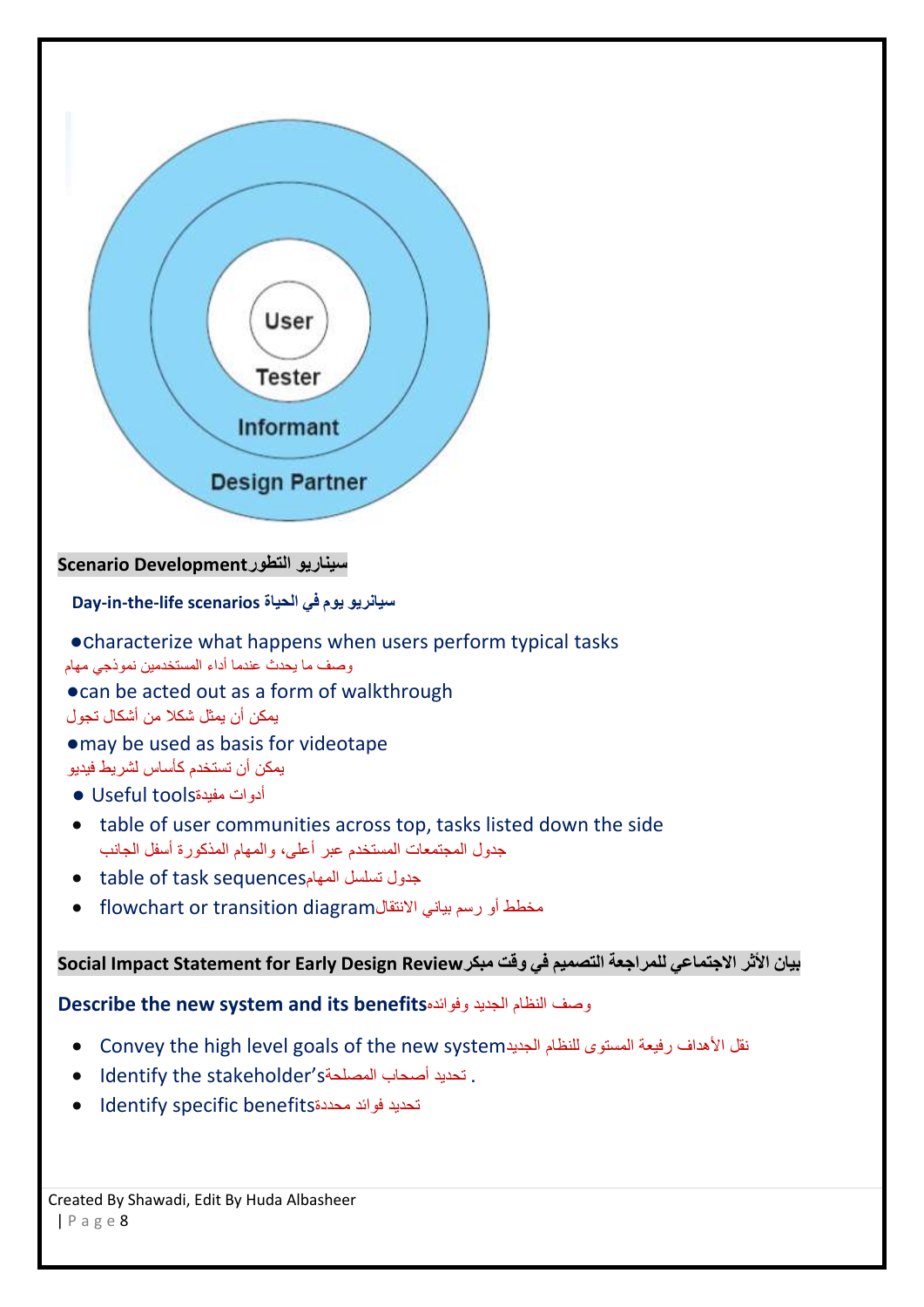# **Address concerns and potential barriers**المحتملة والعوائق الشواغل معالجة

- Anticipate changes in job functions and potential layoffs وتسريح الوظائف مهام في تغييرات توقع العمال المحتملين
- Address security and privacy issuesعنوان واألمن الخصوصية قضايا
- Discuss accountability and responsibility for system misuse and failure مناقشة المساءلة والمسؤولية عن إساءة استخدام النظام، وفشل
- Avoid potential biasesالمحتمل التحيز تجنب
- Weigh individual rights vs. societal benefitsالفوائد مقابل الفردية الحقوق بين الموازنة
- Assess trade-offs between centralization and decentralization المركزية بين المفاضلة تقييم والالمركزية
- المحافظة على المبادئ الديمقراطيةprinciples democratic Preserve
- Ensure diverse accessالمتنوعة الوصول ضمان
- promote simplicity and preserve what worksيعمل ما على والمحافظة بالبساطة النهوض

# الخطوط العريضة لعملية التنمية**process development the Outline**

- Present and estimated project scheduleوالمقدرة الحالي للمشروع الزمني الجدول
- Propose process for making decisionsالقرارات اتخاذ عملية اقتراح
- Discuss expectations of how stakeholders will be involved أصحاب سيكون وكيف التوقعات مناقشة المصلحة أن تشارك
- Recognize needs for more staff, training, and hardware من أكبر عدد احتياجات على التعرف .الموظفين، والتدريب، والمعدات
- Propose plan for backups of data and equipmentوالرجعية البيانات من احتياطية لنسخ خطة اقتراح .
- Outline plan for migrating to the new system الخطوط العريضة لخطة الانتقال إلى النظام الجديد الجنو

## **قضايا قانونيةIssues Legal**

## الخالفات المحتملة**Controversies Potential**

ما هي المواد مؤهلة للحصول على حق المؤلف؟ ?What material is eligible for copyright

Are copyrights or patents more appropriate for user interfaces?

هي حقوق الطبع والنشر أو براءات االختراع أكثر مالءمة للمستخدم واجهات؟

What constitutes copyright infringement?

ما يشكل التعدي على حق المؤلف؟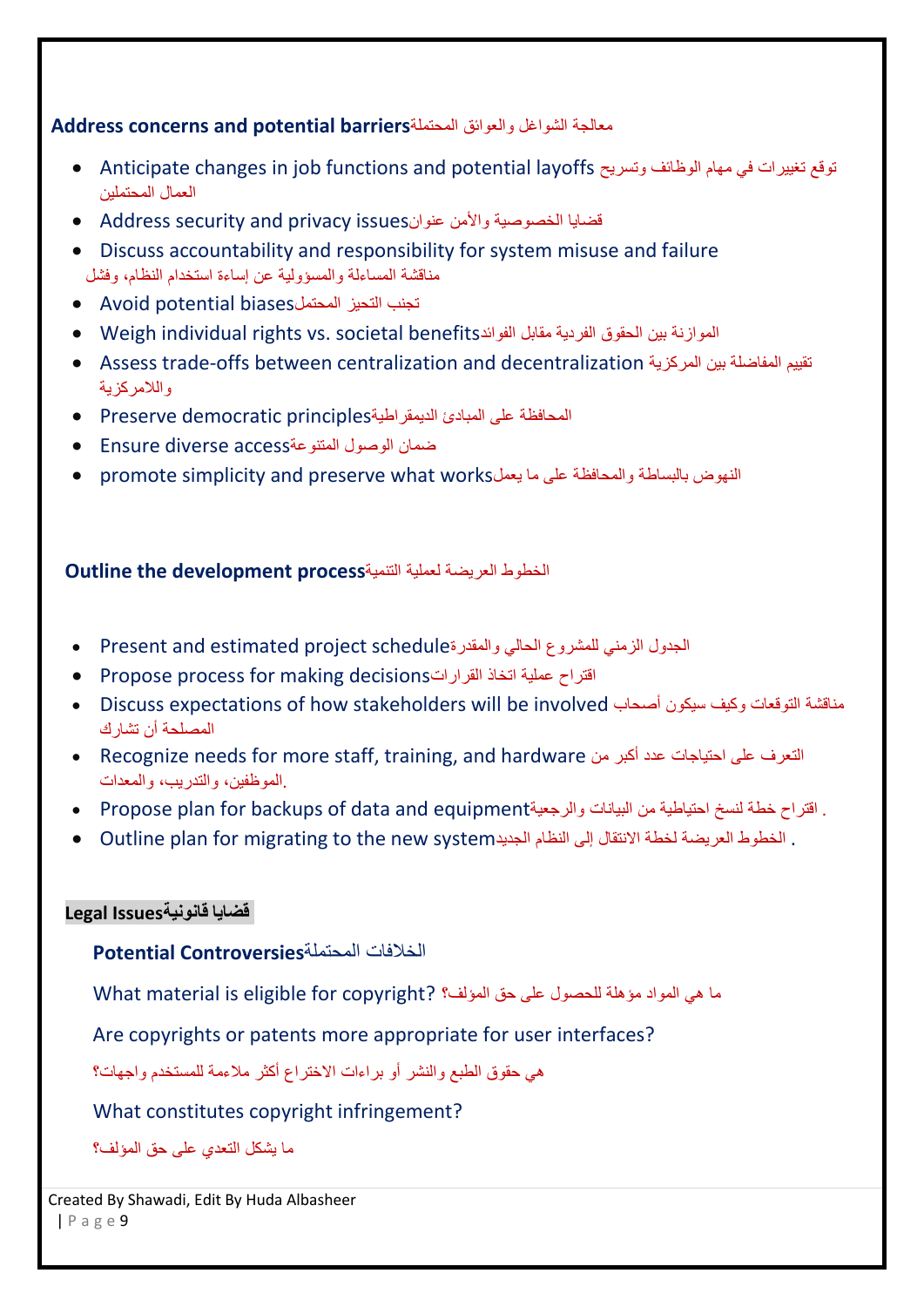يجب أن حقوق الطبع والنشر واجهات المستخدم؟?copyrighted be interfaces user Should : تطور السياسات العامة المتعلقة بما يلي:Evolving public policies related to

- Privacyالخصوصية
- Liability related to system safety/reliabilityالموثوقية / السالمة بنظام تتعلق مسؤولية
- Freedom of speechالتعبير حرية

**اسئلة**

**Chapter 3 Multiple Choice Questions**

**1. Which of the following is an example of how not to specify a requirement?**

**a. "The user shall choose between regular, mid-grade, and premium gasoline within 10**

#### **seconds."**

**b. "The pump shall permit a user 10 seconds to choose a fuel grade."**

- **c. "The ATM shall permit a user five seconds to select a withdrawal amount."**
- **d. "The application will ask if a user needs password help after two incorrect entries."**
- **2. Fictitious characters that represent the different user types within a targeted demographic that**

might use a site or product are called \_\_\_\_\_\_\_\_\_\_\_\_\_.

- **a. Personalities**
- **b. Human models**

#### **c. Personas**

**d. Storyboards**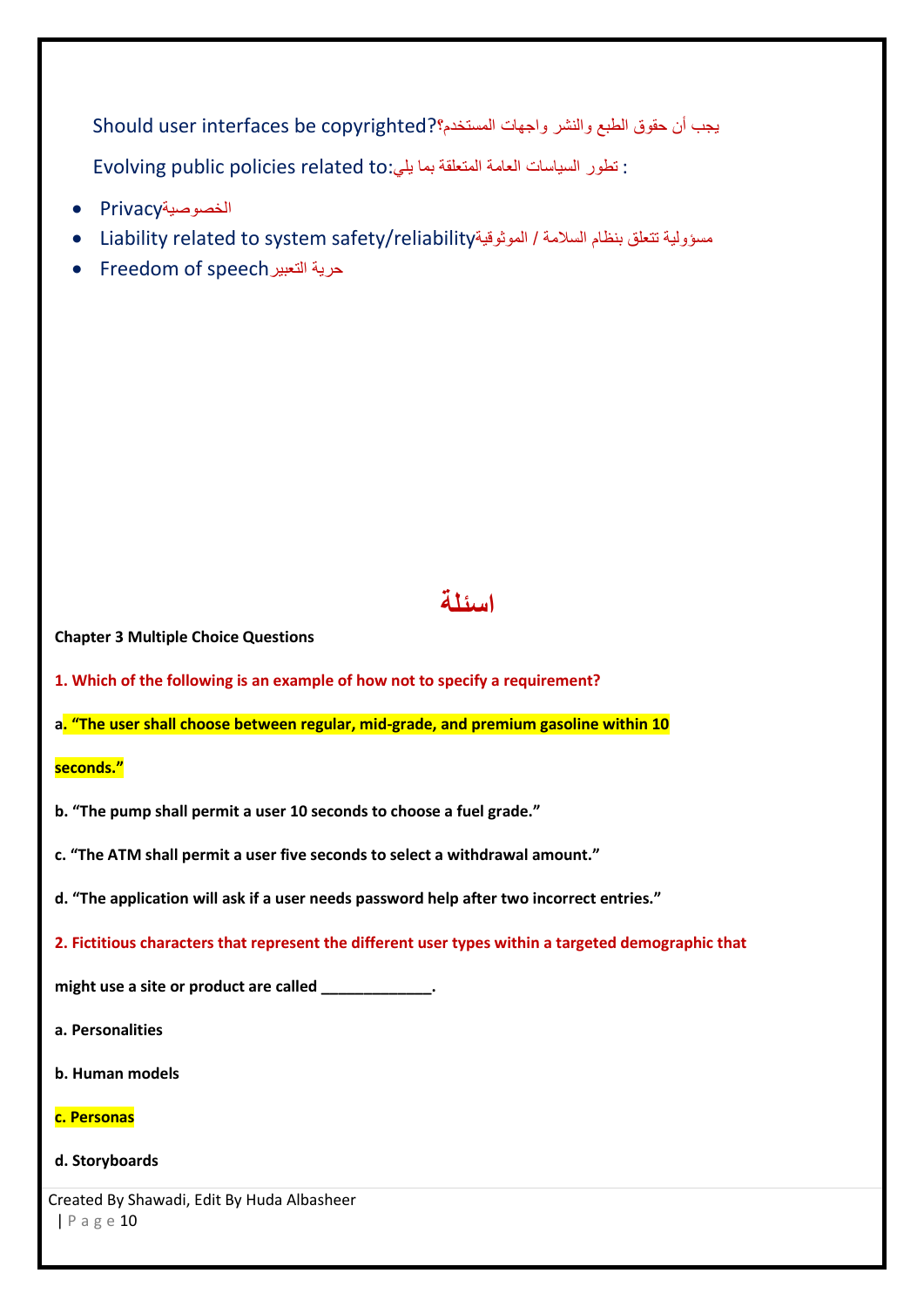**3. The process of planning for, preparing, and then conducting field interviews to observe and**

**understand the work tasks being performed is known as \_\_\_\_\_\_\_\_\_\_\_\_\_\_\_.**

- **a. Environmental design**
- **b. Task modeling**
- **c. Models of development**
- **d. Contextual inquiry**

**4. Careful observation of users in their workplace is called \_\_\_\_\_\_\_\_\_\_\_\_\_\_\_\_\_\_\_\_.**

- **a. Ethnographic observation**
- **b. Work Modeling**
- **c. Paper prototyping**
- **d. Scenario development**
- **5. Storyboarding is \_\_\_\_\_\_\_\_\_\_\_\_\_\_\_\_\_\_.**
- **a. Sharing typical user experiences as a story.**
- **b. Using pictures and graphs to describe the initial user-interface concepts, business rules,**

#### **and automation assumptions.**

- **c. Conveying the high-level goals of the new system**
- **d. Weighing individual rights versus societal benefits**
- **6. The direct involvement of people in the collaborative design of the things and technologies they**

#### **use is called \_\_\_\_\_\_\_\_\_\_\_\_\_\_\_\_\_.**

- **a. Social impact statement**
- **b. Scenario development**
- **c. Participatory design**
- **d. Model consolidation**

**7. Describing situations that portray typical needs of potential users is called \_\_\_\_\_\_\_\_\_\_\_\_\_.**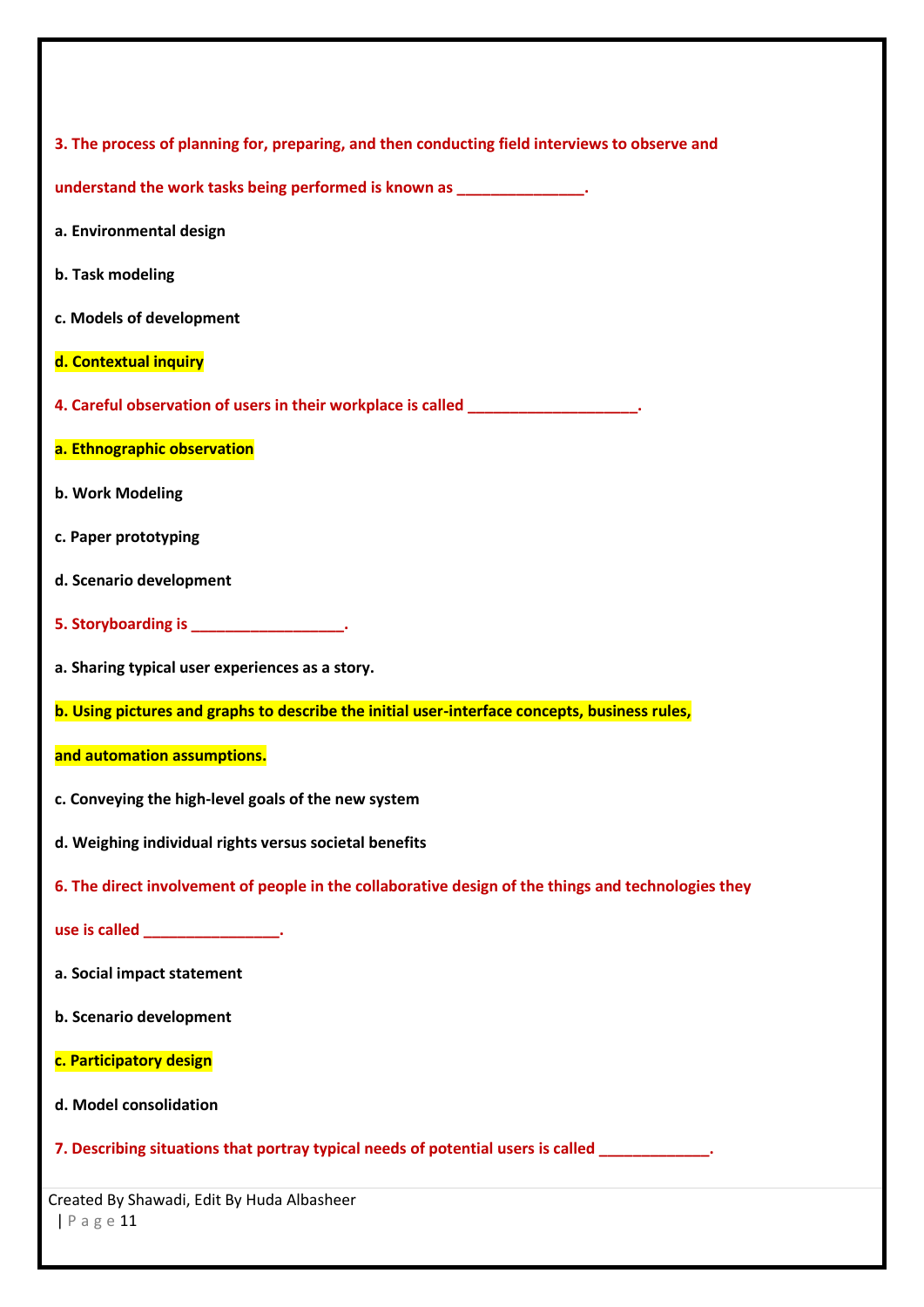| a. Scenario development                                                                          |  |  |  |  |  |  |
|--------------------------------------------------------------------------------------------------|--|--|--|--|--|--|
| b. Participatory design                                                                          |  |  |  |  |  |  |
| c. Social impact statement                                                                       |  |  |  |  |  |  |
| d. Model consolidation                                                                           |  |  |  |  |  |  |
| 8. Which of the following is not a benefit of creating a social impact statement?                |  |  |  |  |  |  |
| a. Preventing problems that could be expensive to repair.                                        |  |  |  |  |  |  |
| b. Improving privacy protection                                                                  |  |  |  |  |  |  |
| c. Minimizing legal challenges                                                                   |  |  |  |  |  |  |
| d. Streamlining the design process                                                               |  |  |  |  |  |  |
|                                                                                                  |  |  |  |  |  |  |
|                                                                                                  |  |  |  |  |  |  |
| 9. The process of reviewing and "walking" the consolidated data and sharing the personas created |  |  |  |  |  |  |
|                                                                                                  |  |  |  |  |  |  |
| a. Visioning                                                                                     |  |  |  |  |  |  |
| b. Storyboard                                                                                    |  |  |  |  |  |  |
| c. Expert review                                                                                 |  |  |  |  |  |  |
| d. Participatory design                                                                          |  |  |  |  |  |  |
| 10. One successful method for determining user-interface requirements is to use __________.      |  |  |  |  |  |  |
| a. Visioning                                                                                     |  |  |  |  |  |  |
| b. Storyboards                                                                                   |  |  |  |  |  |  |
| c. Ethnographic observation                                                                      |  |  |  |  |  |  |
| d. Social impact statements                                                                      |  |  |  |  |  |  |
| 11. Which of the following is not true about participatory design?                               |  |  |  |  |  |  |
| a. More user involvement brings more accurate information about tasks                            |  |  |  |  |  |  |
| b. Participatory design is inexpensive to carry out compared to other methods.                   |  |  |  |  |  |  |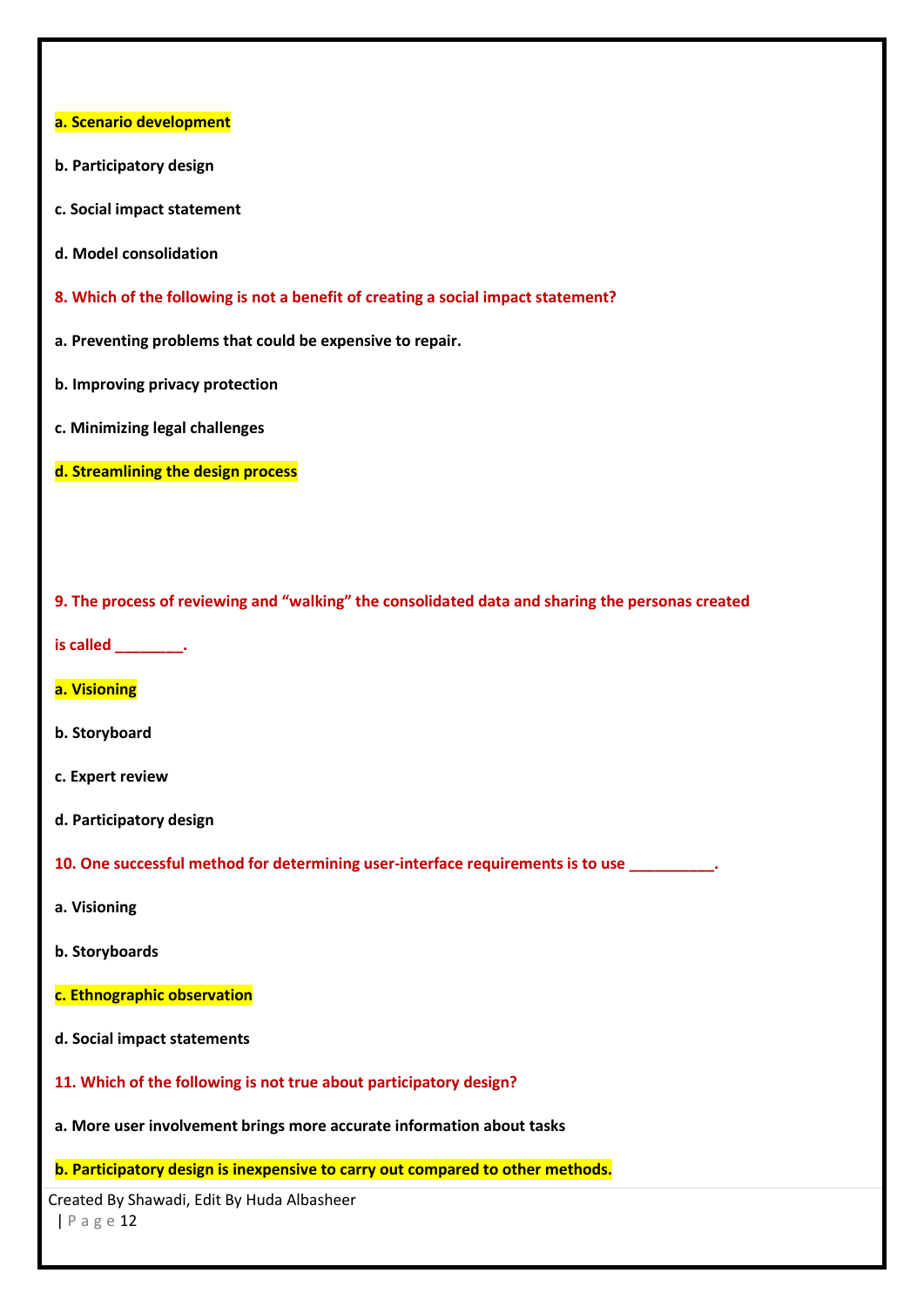**c. Participatory design may generate antagonism from people who are not involved or**

**whose suggestions are rejected.**

**d. User involvement may lengthen the implementation period.**

**12. The "Four Es" of creating a guidelines document are \_\_\_\_\_\_\_\_\_\_.**

**a. Ergonomics, Education, Execution, Evaluation**

**b. Education, Enforcement, Exception, Enhancement**

**c. Entertainment, Evaluation, Execution, Elaboration**

**d. Evaluation, Exception, Enforcement, Ethnographic**

**13. Which of the following is not true about design?**

**a. Design is a process; it is not a state and it cannot be adequately represented statically.**

**b. The design process is strictly hierarchical; it must be accomplished from the bottom-up**

**c. The process is radically transformational; it involves the development of partial and**

**interim solutions that may ultimately play no role in the final design.**

**d. Design intrinsically involves the discovery of new goals.**

**14. Customers and users can be given a very realistic impression of what the final system will look**

**like when designers use \_\_\_\_\_\_\_\_\_\_\_\_.**

**a. A printed version of the proposed displays**

**b. User interface software tools such as Flash, Java, or Visual Studio**

- **c. Proper guidelines documents**
- **d. Personas**
- **15. Legal issues regarding user interface design include \_\_\_\_\_\_\_.**
- **a. Effectiveness, Usability, Profitability, Sustainability**
- **b. Access, Piracy, Ergonomics, User rights**
- **c. Privacy, Safety/Reliability, Copyright, Freedom of Speech**

**d. Ownership, File sharing, Libel, Security**